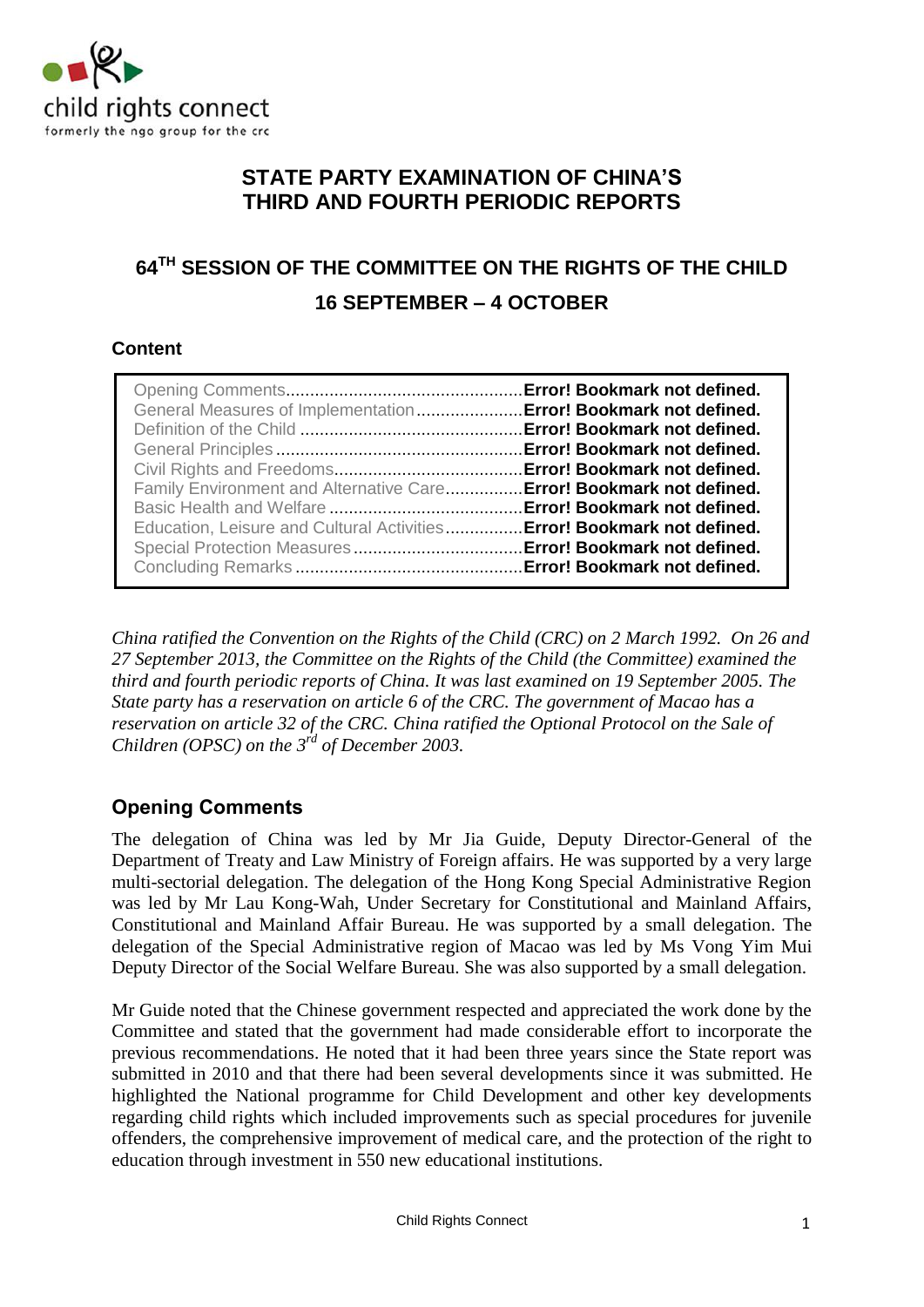Mr Guide highlighted that the child welfare system had expanded and that the State had put an important protection system in place for orphans. Similarly, he noted that there was a special taskforce for left-behind children and that money from the central fiscal budget had been spent on street children which enabled 477 children to be rescued from their situations. He explained that there was increasing culpability for crimes against children and since April 2009 there had been a campaign which dealt with serious human trafficking cases. He highlighted the work done by the Ministry of Public Security which created an antitrafficking micro blog as a public campaign against human trafficking. Mr Guide acknowledged however that there were still vicious cases concerning grave abuses of child rights and that there remained gaps in child protection in both rural and urban areas.

Mr Kong-Wah hoped to inform the Committee of the huge developments that had occurred in child rights in Hong Kong. He highlighted improvements in child health such as the drop in the mortality rate in 2010, and the Centre of excellence to enhance paediatric care. He noted that for the past 12 years education had been free in Hong Kong and that the new structure of the education system promoted lifelong learning and encouraged ethnic minority students into the community. He confirmed that there would be the creation of an independent monitoring body for Human Rights. Furthermore, there had been a focus on the importance of family networks; The Hong Kong Family Council examined the family perspective on government policies and programmes for different age groups. The Family Council worked in cohesion with other government agencies and strengthened contact with the forum for children's affairs.

Ms Yim Mui affirmed that the children's rights were protected comprehensively in Macao and that the government had paid attention to the implementation of the CRC in society. She highlighted progress that had been made in hospitals and health care services and noted that intensive care neo-natal sections of hospitals were well equipped. She highlighted that there had been free education for 15 years in Macao and that there was a separate youth policy in Macao which was used to protect children's right to education. For children that had violated the law there was a special protection regime and restorative justice procedure alongside the support that was provided by NGO's. Furthermore, she reminded the Committee that corporal punishment was prohibited in Macao and that there had been many campaigns for children's rights such as the National Children's Day.

Mr Kotrane, the Country Rapporteur welcomed the very large delegation of China and thanked the State for its last reports on the CRC and OPAC and its comprehensive written answers to the list of issues raised by the Committee. He congratulated China on its adoption of important legislative procedures such as the Law on Criminal Procedure and the Law on Juvenile Delinquency. He also noted important improvements in the Special Administrative regions such as the Ordinance on custody and adoption in Hong Kong and the law for the educational system for juvenile delinquents in Macao. Mr Kotrane noted that now children of both sexes were able to appreciate their rights. He also commended the State for the ten year programme for poverty reduction.

## **General Measures of Implementation**

*Legislation*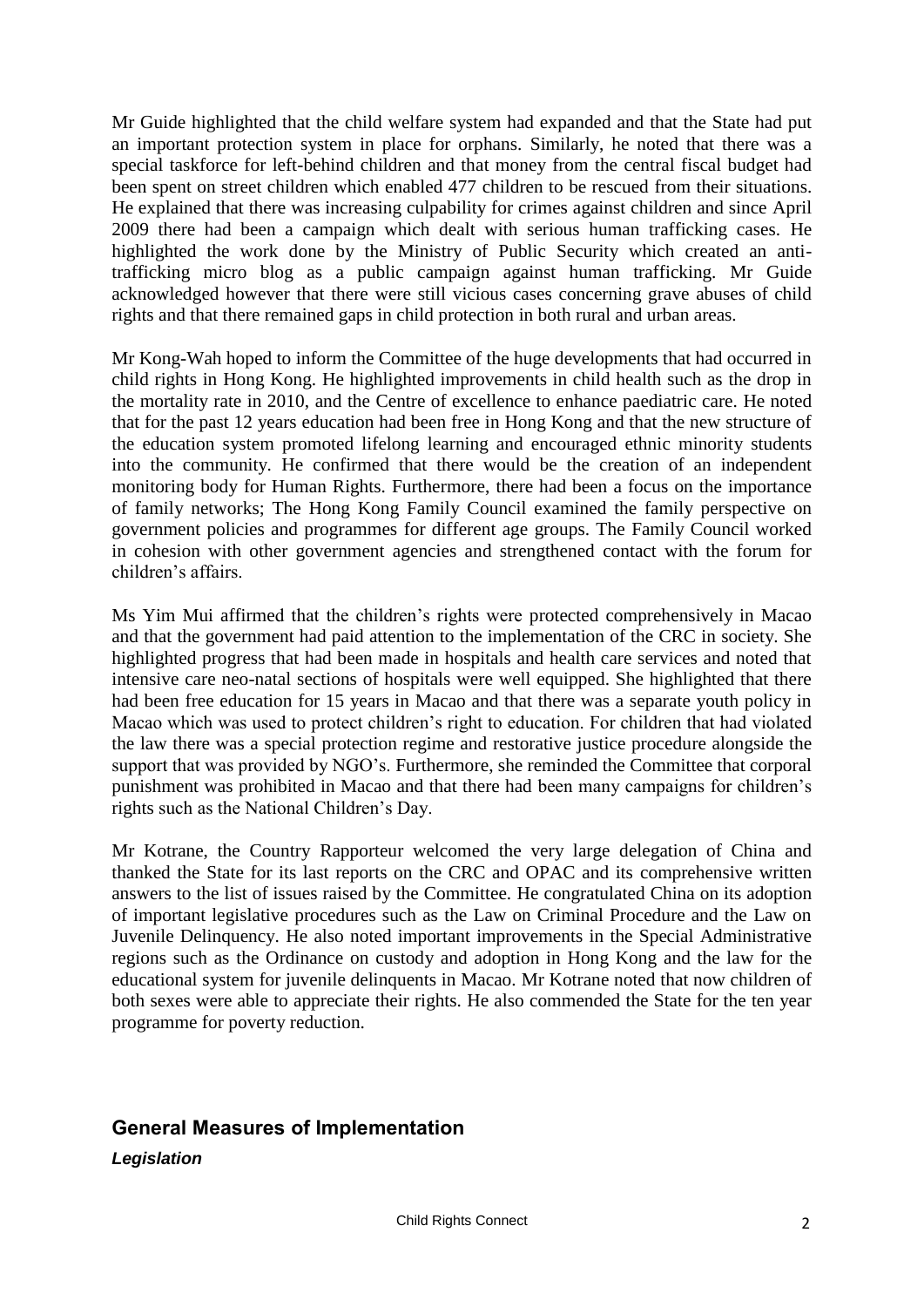The Committee noted that the CRC is not directly applicable in China and questioned the delegation on the place of the CRC in the domestic legal order. It noted that Chinese courts judge in accordance with internal law and asked what provisions were being taken in view of adopting the CRC into domestic law. It also asked the delegation if China intended to draft a more comprehensive law. The Committed queried whether judges were entitled to implement the CRC in situations where there were no conflicts or whether they were never entitled to directly invoke the CRC.

The delegation explained that according to Chinese law the CRC can be implemented in line with domestic law. It clarified that in principle international treaties would be applicable when there is a conflict between domestic and international law. The delegation used the example of the Dangerous Species Convention and explained that this law had been directly invoked in China to punish crimes.

The Committee noted that China had intended to maintain the reservations on the article 6 of the CRC. However it explained that there was a contradiction between the right to life and the family planning policy in China. On the topic of the family planning policy the Committee asked if there had been inquiries opened against officials who carried out forced sterilisation.

The delegation of Macao confirmed that the CRC is applicable in the region without any reservations.

## *Coordination and monitoring*

The Committee acknowledged the National Action Plan for children in China through the State's creation of a National Development Programme for children, however it recognised that co-ordination remained fragmented and was insufficient at local and regional levels.

The delegation thanked the Committee for comprehensive questions on the co-ordination and monitoring of the CRC and explained that there were over 30 bodies responsible for the implementation of the CRC. It affirmed that the responsibility of the government had been strengthened and that there had been focus of the objectives of the National Programme.

The Committee noted that in Macao there was no action plan for children however there was a youth policy plan and asked what measures had been taken to draft an action plan for all measures of the CRC. The Committed underlined that there was also an absence of a global action plan in Hong Kong and asked if there was any intention to strengthen co-ordination between different bodies and institutions in order to ensure uniform implementation.

The Committee noted that there were gaps in China's data collection, particularly the lack of statistics on kidnappings and abductions of children. It asked whether there were any methods of data collection in Hong Kong or Macao.

The Committee highlighted that there were no independent monitoring bodies in the China and asked whether the creation of such institutions would be possible. The Committee noted that Hong Kong were not content with the Human Rights forum and that children feel like they were not properly consulted on issues affecting them. The Committee asked whether it would be possible to establish monitoring Children's Commission in Hong Kong and Macao too.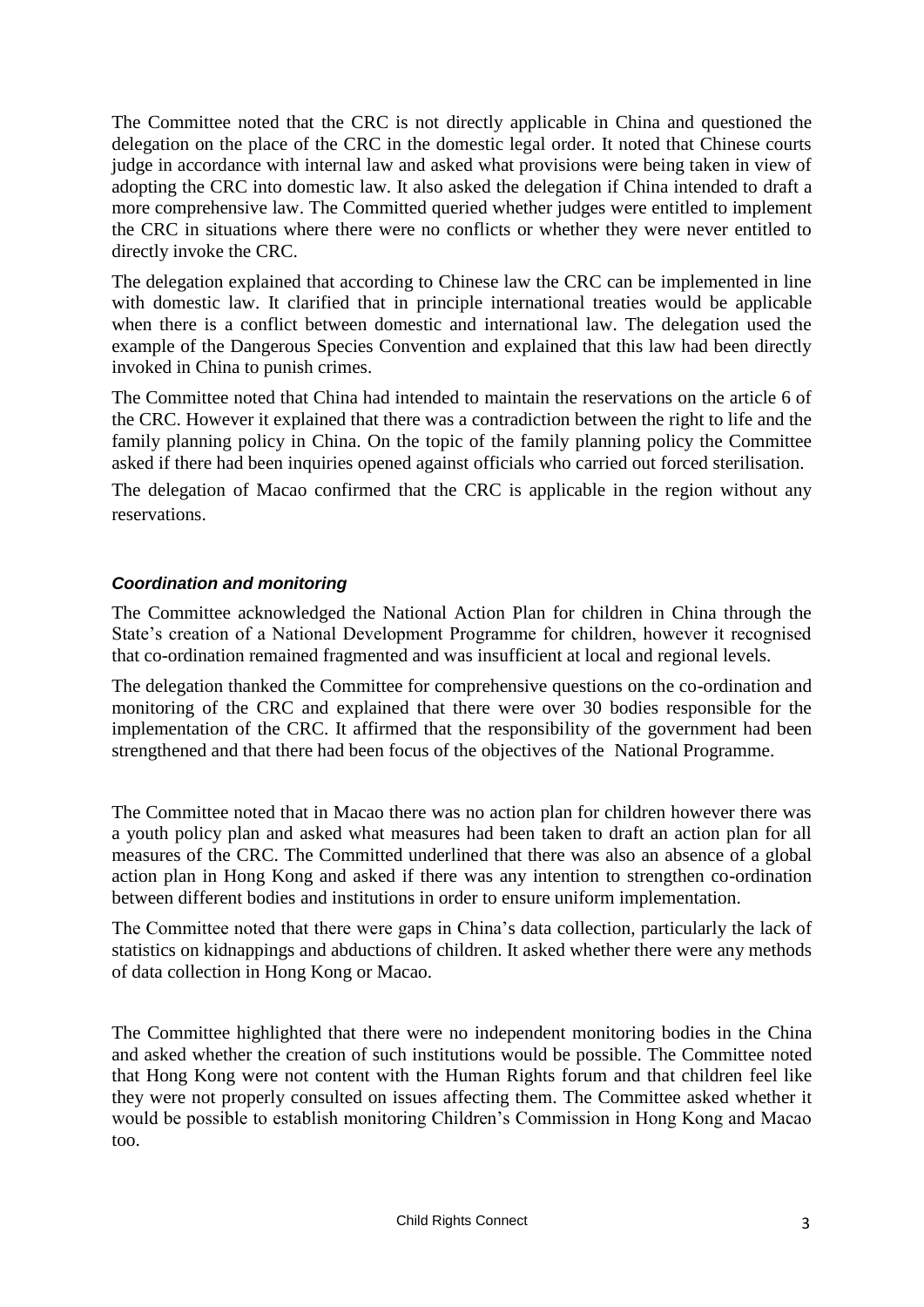The delegation explained that there was an established system of monitoring which was carried out through appraisal and evaluation bodies every year. Every 5 years there was a mid-term evaluation and after 10 years there were final evaluations.

## *Dissemination and training*

The Committee acknowledged the booklet and printed materials that had been created by the Chinese government to disseminate the CRC but it asked is the interest was used to inform people of the CRC too. It queried whether this information had been translated into minority languages. The delegation assured that the internet had been used to disseminate the CRC and relevant materials had been translated into minority languages. It also stated that discs had been circulated with further information on the CRC, especially in ethnic minority areas.

The Committee noted the participation of children in government organised activities. It voiced concern about the amount of children who were able to participate in the events and about the continuity of these events. It asked how the children were chosen to participate in these events and whether other participatory achievements had been made. The Committee asked the delegation exactly what children learn about human rights within the curriculum. The delegation elaborated on the process of dissemination of the CRC; it explained that there had been the production of storybooks and pictorials published in order to educate children. The delegation explained that the content of the CRC had been incorporated into the general legal education. Similarly there had been drawing activities for children to enable more people to be aware of the basic principles and content of the CRC. The delegation of Macao informed the Committee that at elementary level children were taught to understand their rights, and at junior level how to exercise these rights. It stated that there are some games assigned for elementary students so that they were enabled to learn about the CRC whilst playing games.

The delegated state that there had been special emphasis on the training and education of personnel who engage in children's work to allow them to be familiar with the content of the CRC. It stated that 1017 teachers had attended seminars about human rights and that there was recently a new children's rights curriculum that was introduced in 2012. It stated that 12% of the human rights lesson times was spent on children's rights modules.

## *Ombudsman*

The delegation of Hong Kong highlighted its use of Ombudsman and a Children's Rights Forum which is established in 2005 which has since discussed 35 children's rights topics. The delegation explained that the region believed that the Children's Forum could have had significant impact on child rights issues.

#### *Budget*

The Committee asked about funds that were allocated for child protection, children's welfare, children in crisis and children with disabilities. The Committee asked about resources that had been allocated to children's health services. It observed that investment on health, education and child protection in China was low, it enquired as to whether the State would spend more on these areas in the future.

The Committee requested more information about the budget allocation for children and children's rights in Macao and whether the region had tracked the amount of money that had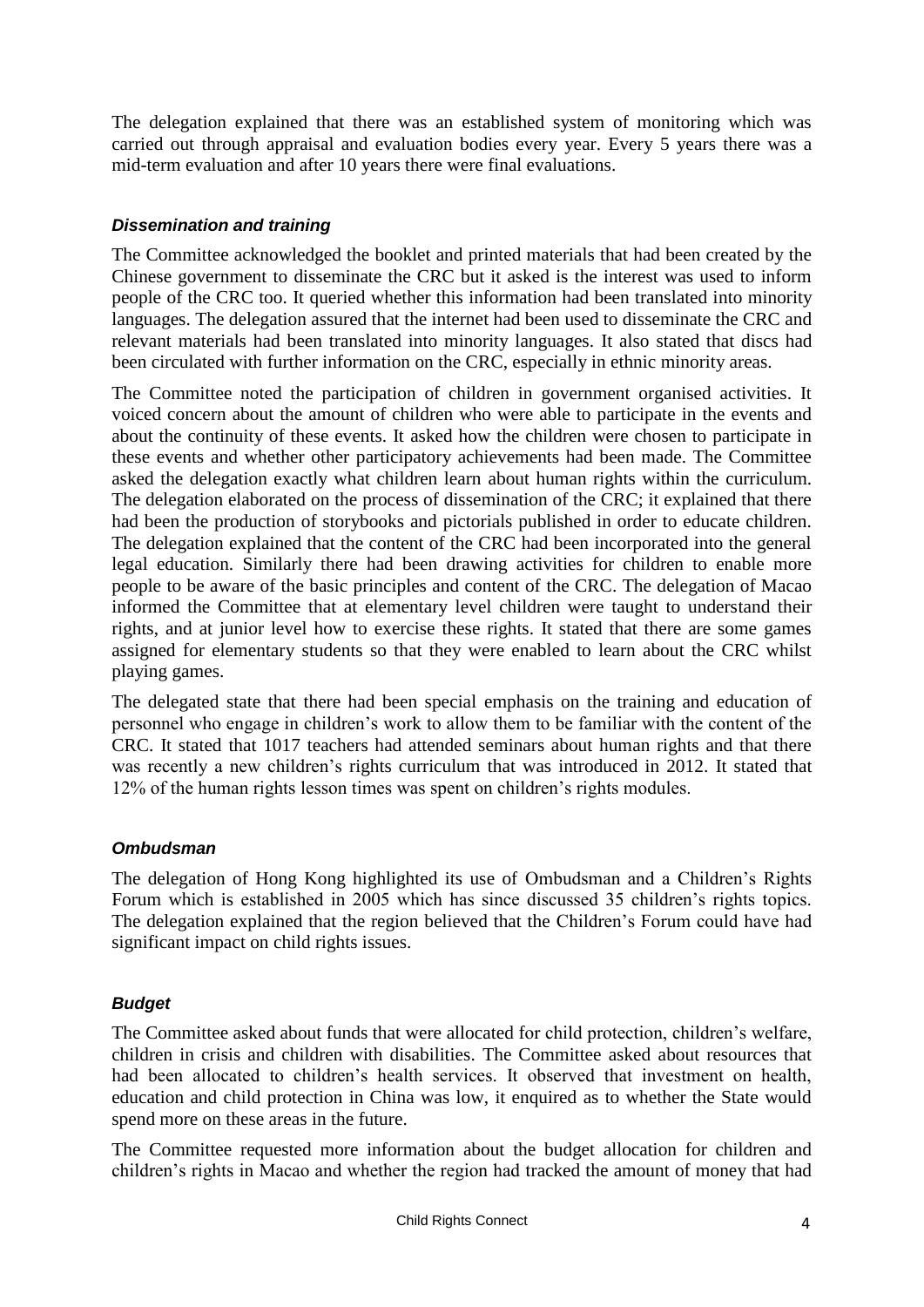been spent. The delegation from Macao affirmed that about 830 million US dollars had been allocated to children.

### *Cooperation with civil society*

The Committee asked if the State report was prepared with civil society groups and NGOs. The delegation confirmed that in preparation for the State report other NGO reports were used. The delegation of Hong Kong noted that it had many available statistics about issues such as the infant mortality rate from NGO's in Hong Kong. The delegation informed the Committee that it welcomed opinions and data from civil society organisations.

The Committee was concerned that data from Hong Kong was superficial. The delegation agreed that sometimes statistics varied and that the region required an independent Children's Commission. The delegation of Macao highlighted the many NGO's in the region of Macao and noted the importance of research on children's issues.

## **Definition of the Child**

## **General Principles**

#### *Non – Discrimination*

The Committee was concerned about discrimination against minority groups in China, particularly the Tibetans and the Uighurs. It further noted prevalent discrimination against women and girls, asylum seekers, disabled children and children from migrants within the State. It questioned whether measures had been taken to create a comprehensive approach against this discrimination. It also asked whether China had any established complaint mechanisms to deal with discrimination issues.

The delegation explained China's multi-ethic composition and assured that all ethnic groups contributed to China's history. The State maintains that every ethnic group is equal and enjoys all rights and freedoms. The delegation drew attention to 55 representatives from different ethnic groups in the NPC as well as local governments and judiciary bodies being constituted of various ethnic groups.

#### *Right to identity*

#### *Best interests of the child*

The Committee was concerned about children whose parents were political opponents of the State. It stated that several parents had been persecuted for trying to uphold the rights of their children, for example Hui Tan who was sent to a work camp because he was campaigning about the rape of his 11 year old daughter.

The Committee requested more information about children whose parents had been sentenced to the death penalty. It asked if the best interests of the child were considered in these situations.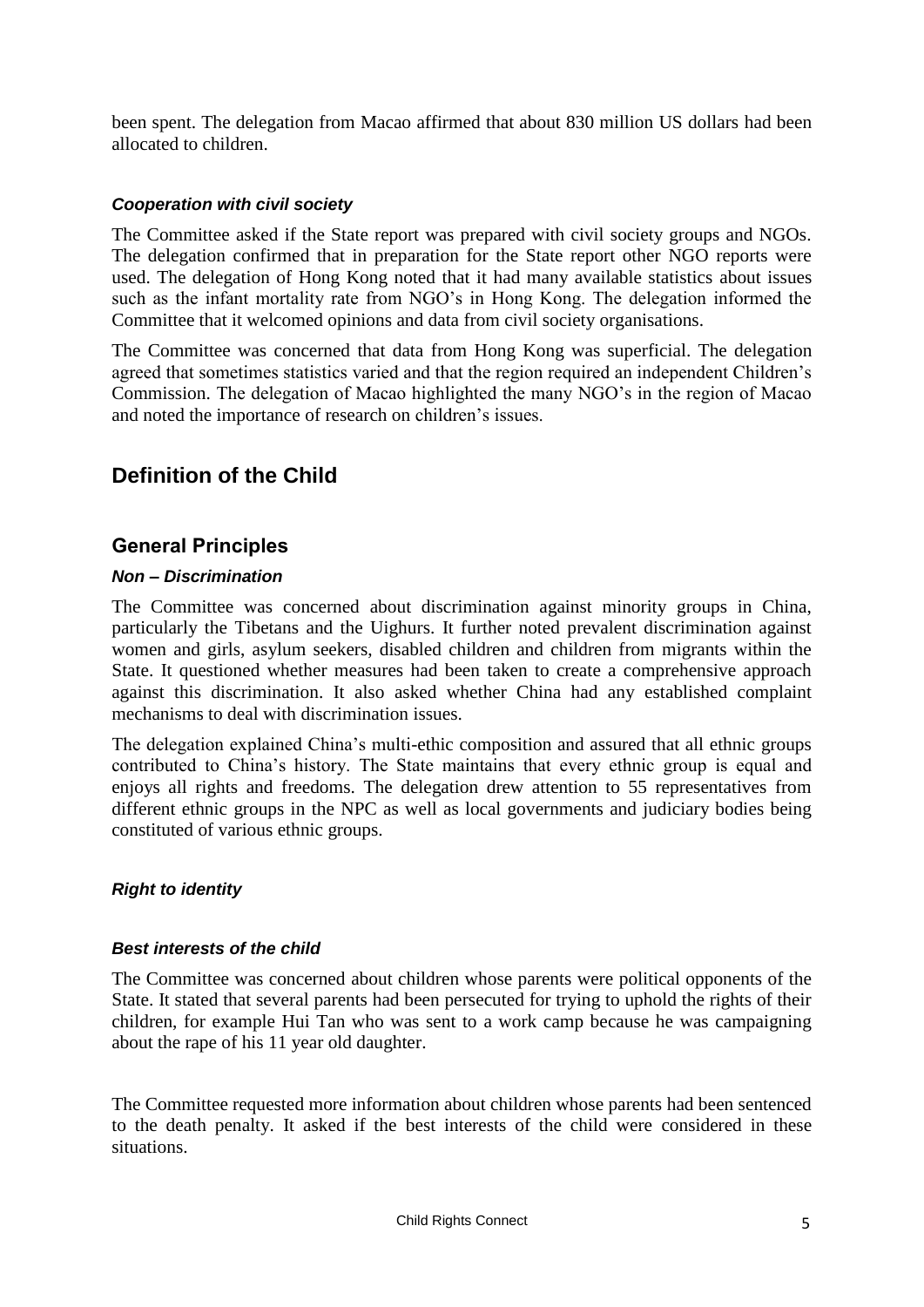#### *Birth registration*

The Committee drew attention to the low level of birth registration in remote areas of China. It asked if families who had more than one child were allowed to register each child's birth. It queried whether there were penalties for parents who do not register their children's birth and what would be done to increase birth registration.

The delegation stated that household registration was a primary child's right and that there were clear provisions regulating this obligation. It explained that the within a month of the birth a family member should register the birth of the new born child, whether they were born in or out of wedlock. It informed the Committee that in 2001 all children that were not born in accordance with the family planning policy had to be registered. It acknowledged that in rural areas there was a weak understanding about these laws. The delegation confirmed that there would be publicity in the future to encourage more birth registrations. The delegation explained that measures had been taken to improve the network of birth registration such as large-scale monitory activities to identify erroneous registrations.

The Committee asked if it was difficult or expensive for children of migrant workers to get temporary permits in order to access education in different regions. The delegation assured that migrant children had the same rights to education local children. Furthermore the certificates were provided free of charge.

#### *Respect for the views of the child*

The Committee requested more information about the Children's forum in Hong Kong. It asked how children participate in this forum and about what mechanisms were in place for children's view to be heard. The delegation confirmed that children's views were listened to, particularly in cases of divorce where minors had been able to write letters to parents regarding their divorces which were read by judges during trials. The delegation informed the Committee that in certain cases this method of advocacy has had impact on the outcome of cases. The delegation described how children's views and opinions had been collected through new sustainable tools such as student voice forums in schools. Children were encouraged to participate and these experiences were recorded and used in their student profiles. The delegation of Macao highlighted that there had been opportunities for children to have formal and informal meetings with government officials which enabled them to express their views.

#### *Right to life, survival and development*

The Committee demonstrated concern about China's continuing reservation to article 6 and the implementation of the State's family planning policy which contradicts the CRC. The Committee highlighted that the right to life is one of the main principles of the CRC and that China's policies encourage infanticide, abortion problems and the devaluation of girls. It asked the delegation what steps were envisaged by the State to combat problems like forced abortion.

The delegation explained that there were no contradictions with the right to life and China's family planning policy. It maintained that the laws on family planning and maternity healthcare protected the right of women to make decisions about contraception and childbearing in order to reduce involuntary pregnancy.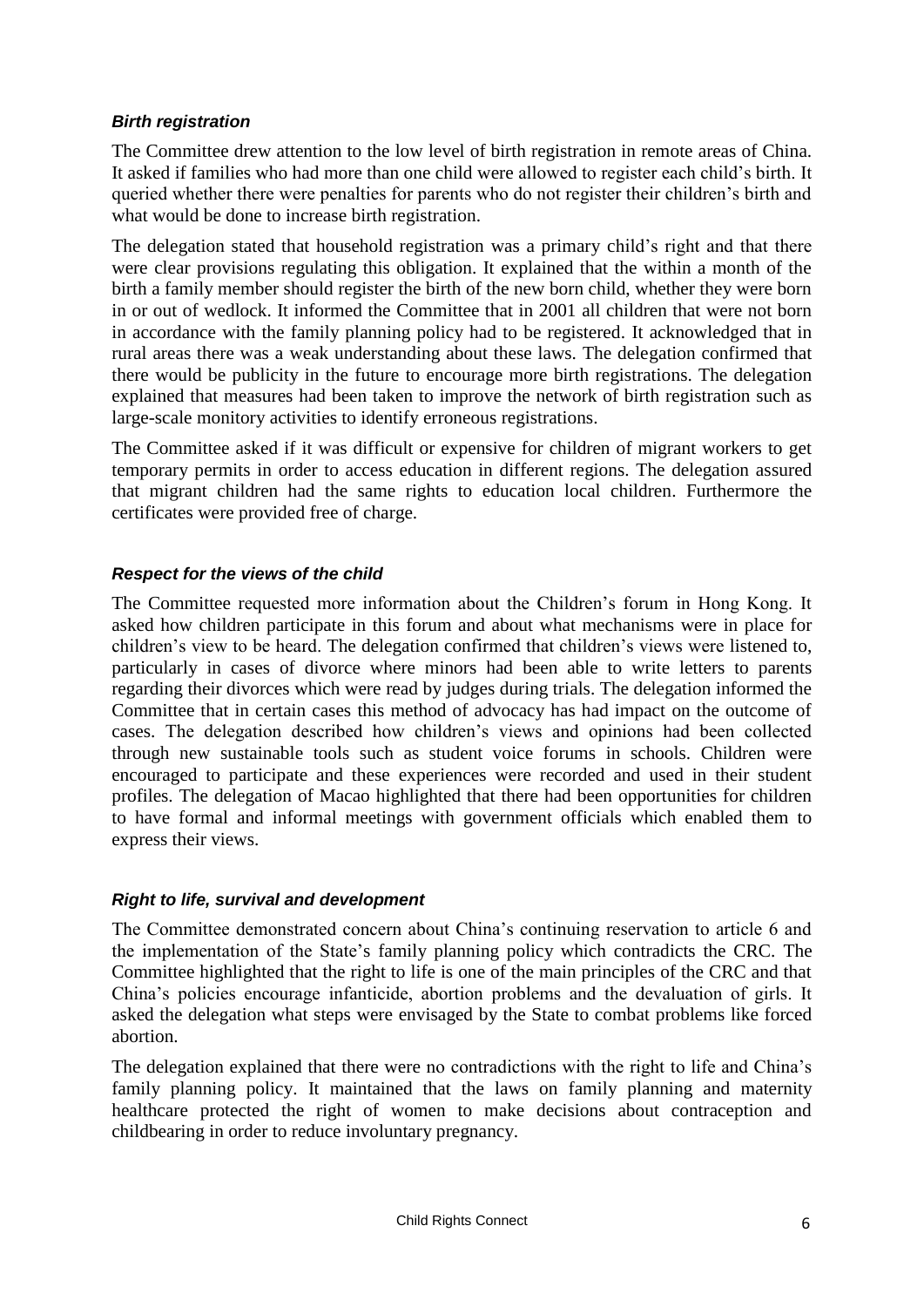The Committee further questioned if investigations on family planning issues had been rendered public. The Committee was concerned about the self-immolation of Tibetan children and questioned the delegation on the underlying causes of these acts.

## **Civil Rights and Freedoms**

## *Corporal Punishment and child abuse*

The Committee observed that although a prohibition has been established against the use of corporal punishment there is still administrative use of corporal punishment. If children had been affected by corporal punishment they were entitled to compensation; the Committee asked what that consisted of. The Committee advised that there should be more accurate data collection detailing corporal punishment. The Committee asked if there were specific programmes for avoiding violence in the home. The delegation affirmed that great attention had been paid to the issue of corporal punishment. It acknowledged that some parents follow tradition of corporal punishment in the home but it had the intention of eliminating it. The delegation explained that China had amended and regulated laws in order to avoid harm to children, such as the Law on the Protection of Minors. Similarly, the Minister of Education devised regulations of the management of kindergartens and schools to further eliminate violence against children. The delegated said that the National People's Congress had conducted wide legal studies into violence against children in order to create a nationwide law against violence to children.

The Committee asked the delegation of Macao how it ensured children were involved in the eradications of corporal punishment in the region. It noted that Hong Kong stated that due to cultural considerations the region stated that it was not in the position to eradicate violence in the home.

The Committee questioned China on the provision of social workers to deal with corporal punishment. The delegation maintained that social workers played an important role and that there was a developed plan for social workers. The delegation also shared that there had been very few cases of corporal punishment as due to the family planning policy in China children were very cherished.

## *Freedom of thought, conscience and religion*

The Committee explained its concerns regarding the persecution of religion and thought of certain groups of children in China. It asked what measures had been taken to ensure the freedom of religion. It noted that it had received several documents detailing situations were persecutions had taken place, (notably against the Falun Gong group) and asked whether children of those persecuted had had their rights infringed. It queried whether children in China were prevented from following the religious practises of their parents or ancestors.

The delegation stated that there is not relationship between the Falun Gong movement and religion. It said that Falun Gong is an evil cult which had been banned in Chinese law. It held that the practise of Falun Gong had a negative effect on children therefore it was not allowed. The Committed elucidated that the CRC did not just refer to religious practises but also the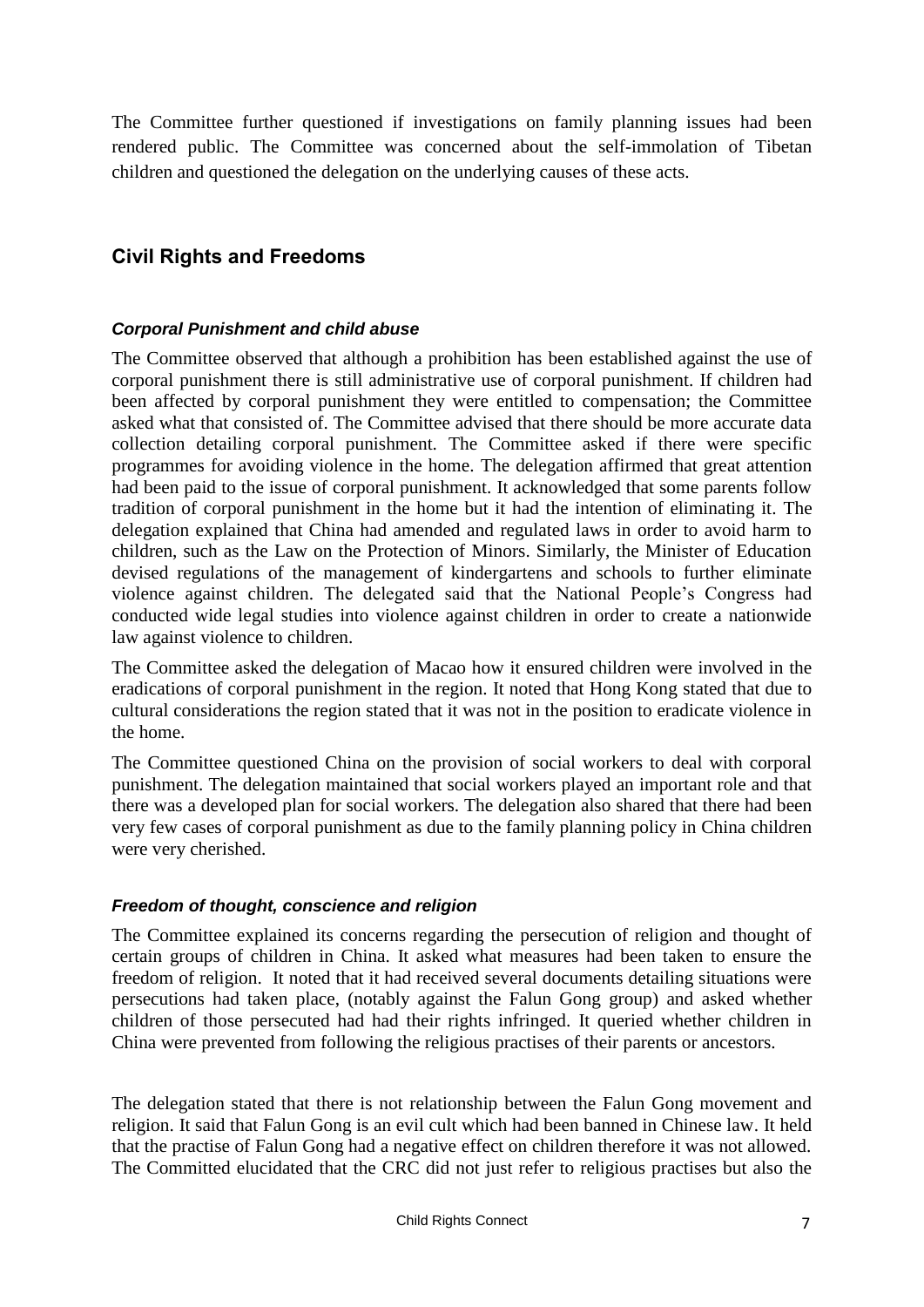freedom of thought and the freedom of conscience. The Committee asked if children that practise Falun Gong were affected but the Chinese government. The delegation said that there was no data on this issue. The Committee asked for clarification of the implementation of freedom of religion in China. The delegation affirmed that the right to freedom of religion was protected in the Chinese constitution. It stated that people had the right to practise any religion without interference. It stated that Falun Gong was an evil cult and not a religion.

The Committee asked about children's right to practise religion without interference in Tibetan areas. The delegation explained that children were entitled to adopt a monistic life after they had completed schooling. The Committee asked the delegation about the situation surrounding Panchen Lama. The delegation stated that the boy received education and secondary education. It said that it was known that he was wanted by some outsiders for political motives but that he is currently living a normal life. The Committee asked if an independent committee had confirmed this situation. The delegation responded that no independent committee had confirmed Panchen Lama's current situation.

## **Family Environment and Alternative Care**

## *Family support*

The Committee highlighted that corporal punishment and neglect occurred in many families. It recommended that a 6 month breast-feeding period would be beneficial for children as well as extended maternity leave. The delegated informed the Committee that the current maternity leave provision was 10 weeks.

The Committee noted that many Uighur children were separated from their families and 60 million children had been recorded as left behind children of migrant workers. It asked the delegation what could be done to deal with this issue and to prevent family separation. The Committee noted that children of migrant workers that were separated from their parents were more likely to become street children. The Committee stated that there was an estimated 150,000- 300,000 street children in China, it asked what actions had been taken by the state to help these children. The delegation acknowledged the problem of street children explained that money from the central fiscal budget had been spent on supporting them. It also informed the Committee that there was a special task force to deal with left behind children.

The delegation described various measures to support families such as education for parents, which included a plan for the development of family education. The plan included a family education system which would be suitable for rural and urban areas. It stated that there were 4000 bodies for family education. The delegation informed the Committee of increased public housing and the production of about 79,000 flats. The delegated added that there were subsidies for vulnerable families and a range of childcare services. There were 27,000 day care centres and NGO's were also subsidised to provide day-care.

The Committee asked the Hong Kong delegation about the rights of children whose parents were not both from Hong Kong. The delegation explained that mothers that were married to Hong Kong men cannot work in Hong Kong. The Committee asked if there would be any amendment to these regulations.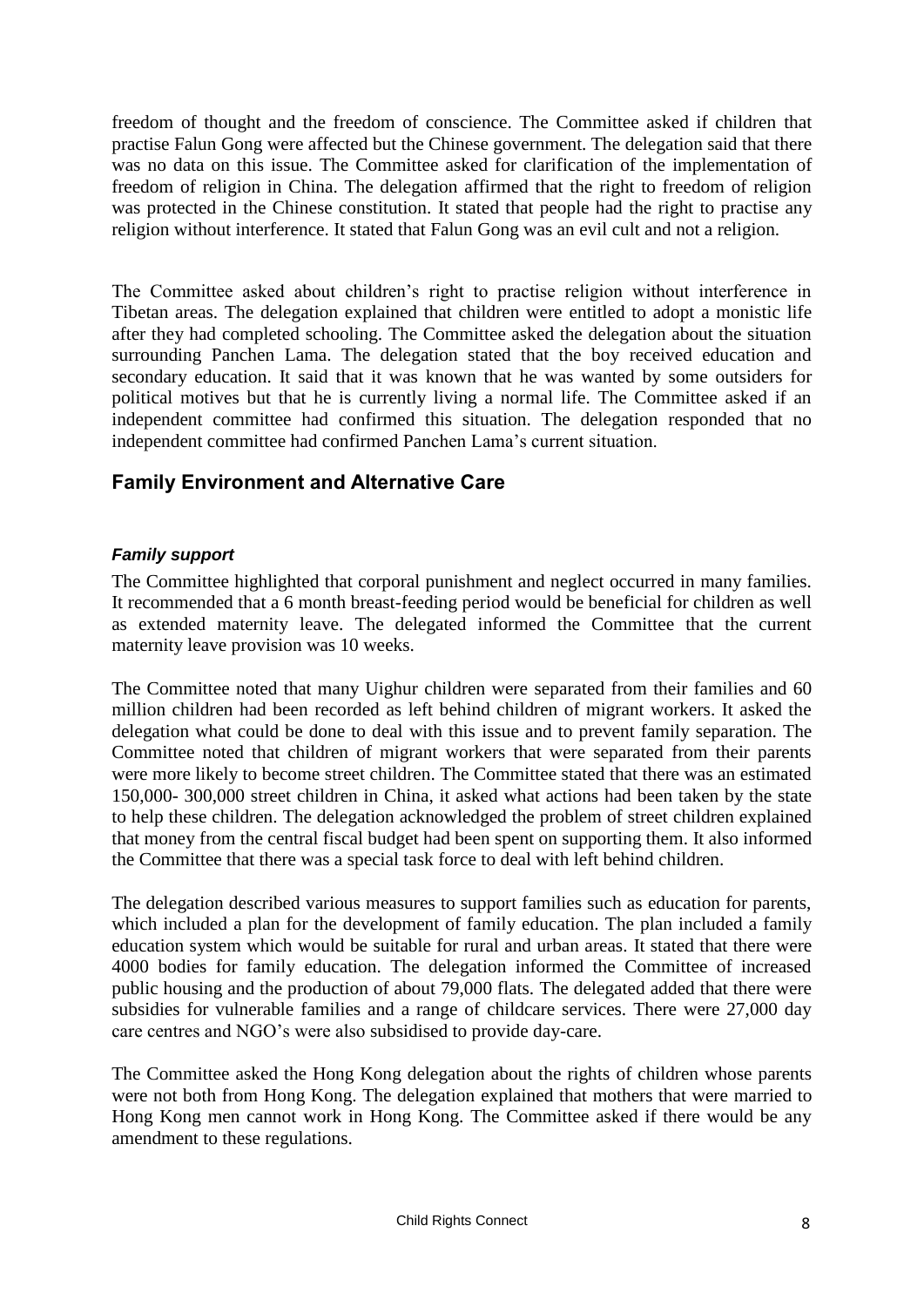#### *Institutions and family-based care*

The Committee highlighted that there were many children living in long-term residential care in China. It asked China and Macao how the State could de-institutionalise these children and whether they could live in kinship or foster care situations instead. The Committee underlined statistics of 700,000 children living in such institutions, 90% of which were disabled children. The delegation agreed that it is more beneficial for children to be in home environments instead of in residential care. The delegation informed the Committee that the Chinese government had focused on foster families for this reason.

- In other services, the number of orphans is relatively low. Macau has not set up orphanages, there are just child care services. There are now 9 such centres.

## *Child abduction*

The Committee was concerned about the rate of children that were being abducted in China, in particular children whose parents had migrated to work elsewhere. The delegation said that there was a protection system used to support orphans.

## **Basic Health and Welfare**

#### *Children with disabilities*

The Committee stated that certain types of disabilities could be prevented with simple interventions. It also queried to the use of data and statistics to deal with children with disabilities. The delegation noted that there was a health check-up programmes that screened new born babies for diseases which had been improved since 2012.

The delegation confirmed that there was monitoring of disabled children in the form of surveys. The delegation informed the committee that there were 78,452 children that were not able to attend school due to disabilities in the central and western regions. It stated that there were subsidies and targeted assistance for these children. The delegation of Macao noted that disabled children are given more support and subsidies. It explained that for students who have difficulties a comprehensive evaluation of these children in done to ensure that their needs are addressed.

#### *Health Services*

The Committee commended the delegation on developments made to healthcare services such as the dramatic decline in many diseases and the decrease in child mortality. It noted that except for pockets of children most had been immunized against the most common diseases. The Committee asked the delegation if it was planning to add more vaccines to this campaign.

The Committee noted that some children in China had suffered permanent health troubles because of lead poisoning. The Committee asked if businesses were accountable to human rights law and child law. It asked if there was a mechanism for these children to access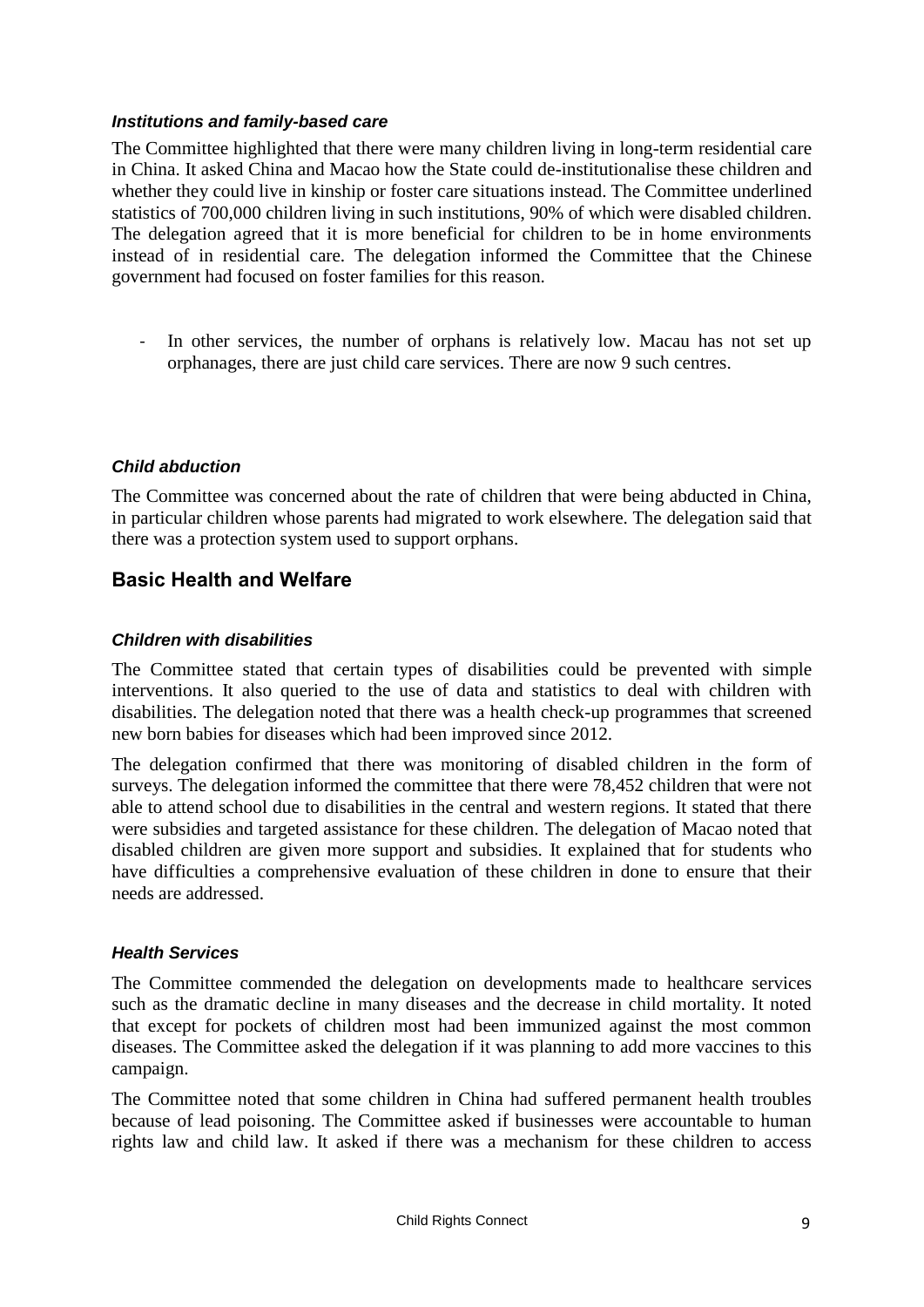compensation. It also highlighted other health cases where children had been contaminated by milk powder and blood transfusions had given children HIV.

The Committee asked the delegation about adolescent health services and reproductive services for young people. It asked if there were confidential and accessible services. It questioned the delegation on the prevention of substance abuse in China and noted that in order for them to combat substance abuse the state would need to collect more data about it. The Committee also asked about the mental health of children in China, it was concerned that the family planning policy had put pressure on young children to perform well in school. It asked whether there were provisions for counselling for this reason. The delegation stated that China had devoted attention to the mental health of children; in 2011 there were policies to improve mental health services: specialist hospitals and doctors had been provided.

The delegation explained that there had been a ban on determining the sex of babies before births; it affirmed that the ratio of boys to girls had been under control since this policy change.

#### *Nutrition*

The Committee noted that one of the prevalent issues that faced children's health was nutrition in particular breastfeeding. It highlighted that breastfeeding rates had decreased and that this had been exacerbated by the contamination of infant milk powder and anaemia in young women. It asked what action had been taken to deal with the infant formula or to support breastfeeding. It also asked about maternity leave for mothers as the regulations seemed ambiguous. The delegated said that there would be lunch subsidies which would benefit about 26 million children.

## *HIV and AIDS*

The Committee acknowledged that HIV and AIDS were a big issue in China as there was a lot of stigmatisation surrounding the disease. The Committee asked if there had been programmes to protect against HIV. The delegation said that the National Health and Family Planning Commission support work against AIDs. It informed the Committee that in 2009 the central government implemented a project on the prevention of HIV. This programme had enabled 30 million women to be screened. The state also introduced a project to prevent the spread of syphilis which was linked to the focus on pre-marriage health care.

## **Education, Leisure and Cultural Activities**

## *Pre-school education*

The Committee noted the shortage of early education and the problem of overcrowded preschools. The delegation explained that pre-school education had been an area of deficit in China. It noted that there had been lacking facilities due to a lack of awareness on pre-school education. The delegation stated that during the past three years there had been radical changes in this area and that there were new targets for pre-school education up until 2020. The delegation highlighted that 10 billion yen was spent on kindergarten facilities and that there were an additional 90,000 kindergartens in 2012. The delegation said that there had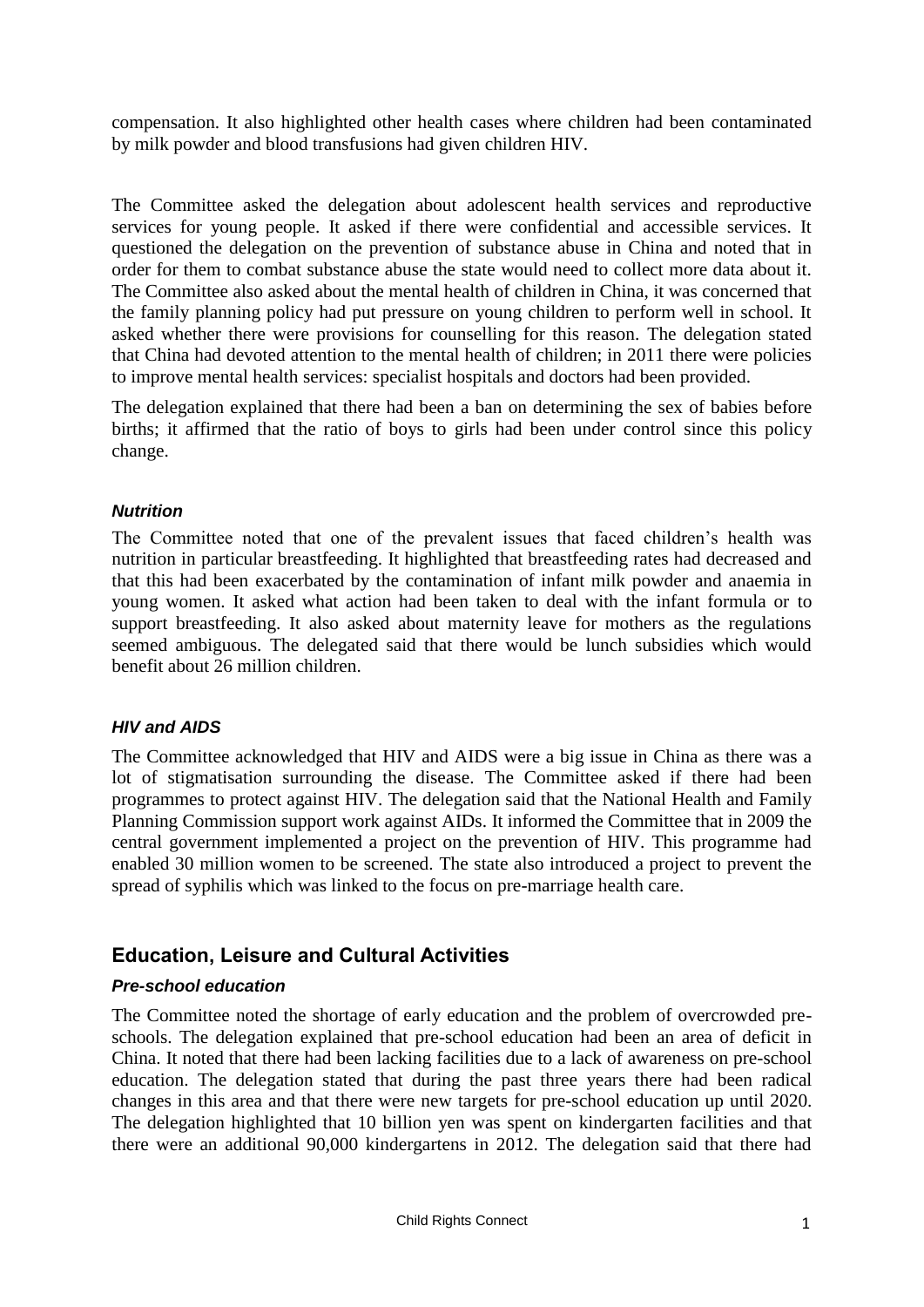been evaluation of facilities which included the qualifications of the staff and the training of the staff.

The Committee said that the previous lack of early childhood care in Hong Kong concerned the Committee. It enquired whether it would be possible to provide free pre-school in order to resolve this issue.

## *Education*

The Committee noted that in principle education was free but there had been many extra costs. It asked the delegation how it would ensure that children did not have to pay these hidden costs. The Committee also highlighted the Chinese president's anti-corruption drive and asked whether it would apply to state run education systems. The delegation informed the Committee that a committee had been set up to ensure free education in China.

The Committee said that corporal punishment had been accepted in schools and discipline was harsh. Furthermore, it noted that school violence was very common and asked if there were anti-violence programmes in schools. The Committee also noted that there had been sexual abuse cases in schools and asked what kind of research or surveys had been done to improve this situation. The delegation said that there was a bureau on bullying in schools which implemented proactive measures to combat bullying.

The Committee asked how quality of the 300,000 employed teaching staff was evaluated. It highlighted that there had been a shortage of schools in, particularly in rural villages and Tibet and lessons that had been taught in Chinese not Tibetan. The Committee asked the delegation what action had been taken to improve the provision of minority languages in schools.

The delegation reminded the Committee that children of migrants had the same rights to education as local children. In order to access education they had to have house registration certificates which were free. It explained that in the 1990s the education of children of migrant workers was incorporated into public policies as there were 61 million children left by their parents in rural areas. It stated that 13 million of these children had received education in the cities.

## *School attendance*

The delegation explained that the government had provided school buses to enhance accessibility of schools for students that lived in areas that were difficult to access and for cross boundary students. The government had introduced a policy which intended to ensure that children were not prevented from receiving education because of lack of means; in 2009 the government provided free secondary education as well as primary education. That delegation stated that public funded schools had received regulations to ensure that it did not overcharge students.

## *Children with disabilities*

The Committee stated that the services for disabled children had not been sufficient and that a large number of these children did not attend school. The Committee noted education for disabled children must be inclusive and that maybe these children did not attend school because of the discrimination and stigmatization that faced them in these institutions. The delegation stated that no children with disabilities were deprived from education because of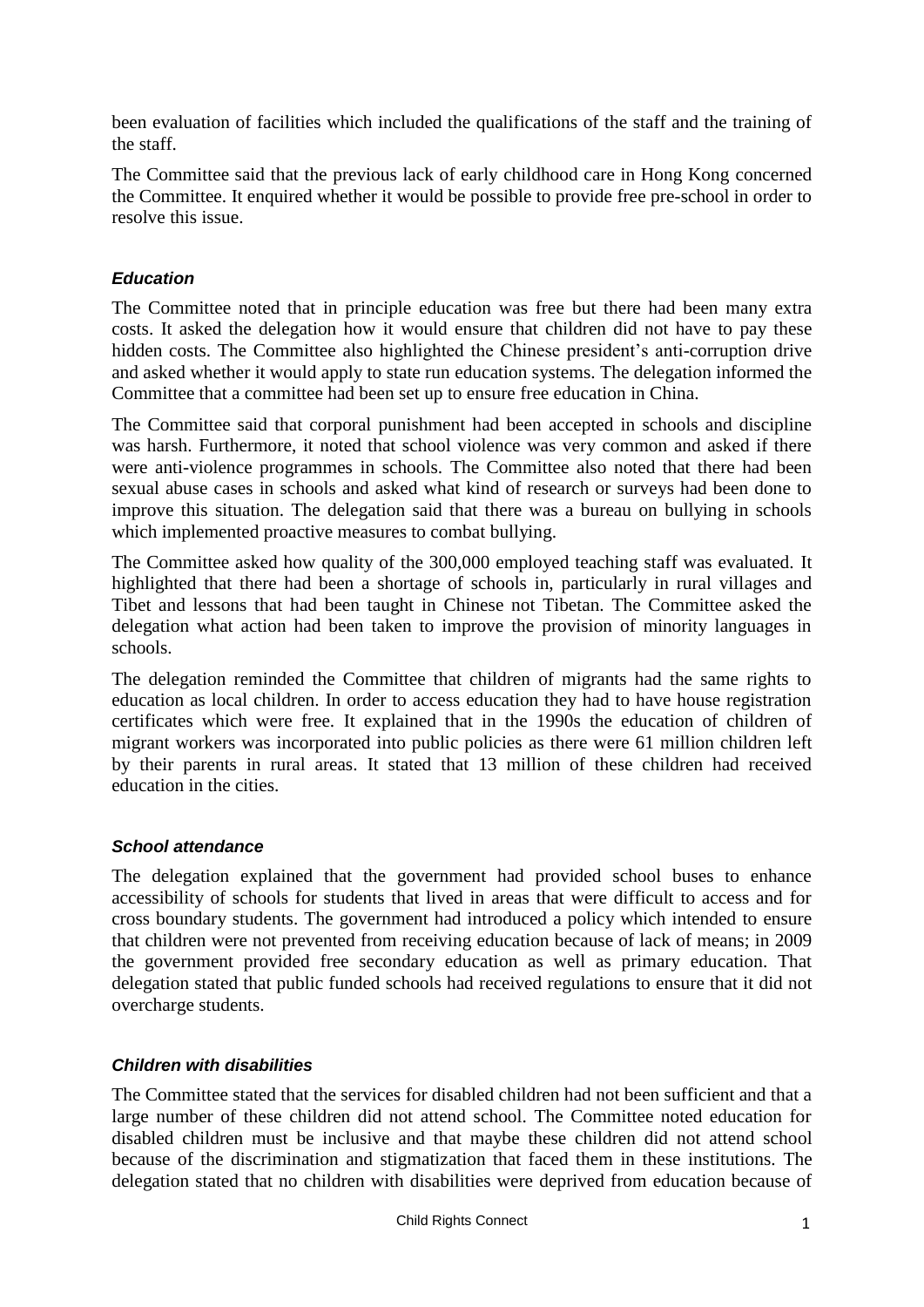the equal opportunities ensured by the disability ordinances. The delegation informed the Committee that there had been staff training on special education and also management for children with disabilities.

The Committee noted that the overwhelming majority of children with disabilities in Hong Kong were in special schools. It asked Hong Kong what financial measures had been adapted to encourage the inclusion of disabled children. It asked if teachers had been provided with special training to help deal with these issues. The delegation of Hong Kong stated that there had been improved services for disabled children, in 2013 1.5 Hong Kong dollars was spent on learning support grants for schools.

#### *Provision for Minorities in Schools*

The Committee highlighted that in certain areas schools did not teach in minority languages for children whose first language was not Chinese such as the Uighurs and the Tibetans. It asked the delegation whether teachers were properly trained to teach in other languages. The delegation explained that Chinese regulations allow these ethnic groups to receive education in these languages. It said that minority languages were taught in many schools, it stated that there were 10,000 schools that used 29 ethnic languages to conduct teaching. The delegation also highlighted that the level of enrolment in education is high in ethnic minority areas. It also explained that there had been focus on teaching Chinese as a second language, furthermore ethnic minority students were entitled to receive a grants to access university entrance exams which had helped 25 ethnic minority children receive university offers in 2013.

## **Special Protection Measures**

## *Child labour*

The Committee asked Macao about its reservation on article 32 relevant to child labour and asked if this reservation could be lifted.

## *Juvenile justice*

The Committee welcomed amendments that had been made to the Chinese criminal procedure. However, it noted that the State and used re-education through labour, that these labour camps did not allow access to lawyers and that young people had been detained for up to 18 months at these camps. The delegation explained that Chinese prison law provided that juvenile should serve their sentences I these correctional institutions established for them and that there were 31 of these correctional facilities. The delegation said that no instruments were used against the juvenile offenders in these camps and that visiting time and frequency was relaxed. The delegation states that there were not 18 month detention periods without legal representation. The Committee noted that some juvenile defenders had been held incommunicado which contrasted to what the delegation explained about visiting times for these offenders.

The Committee asked about children that had been abduct for days or even months in black jails with their parents. In these black jails they had been deprived of food and sleep. It noted that the age of criminal responsibility is low at 14 years. The delegation stated that there were no black jails in China and assured that there is no torture of juvenile offenders and that it is forbidden to apply torture or inhuman treatment in Chinese law. Furthermore, it said that there were special procedures for juvenile offenders; they did not face public trial.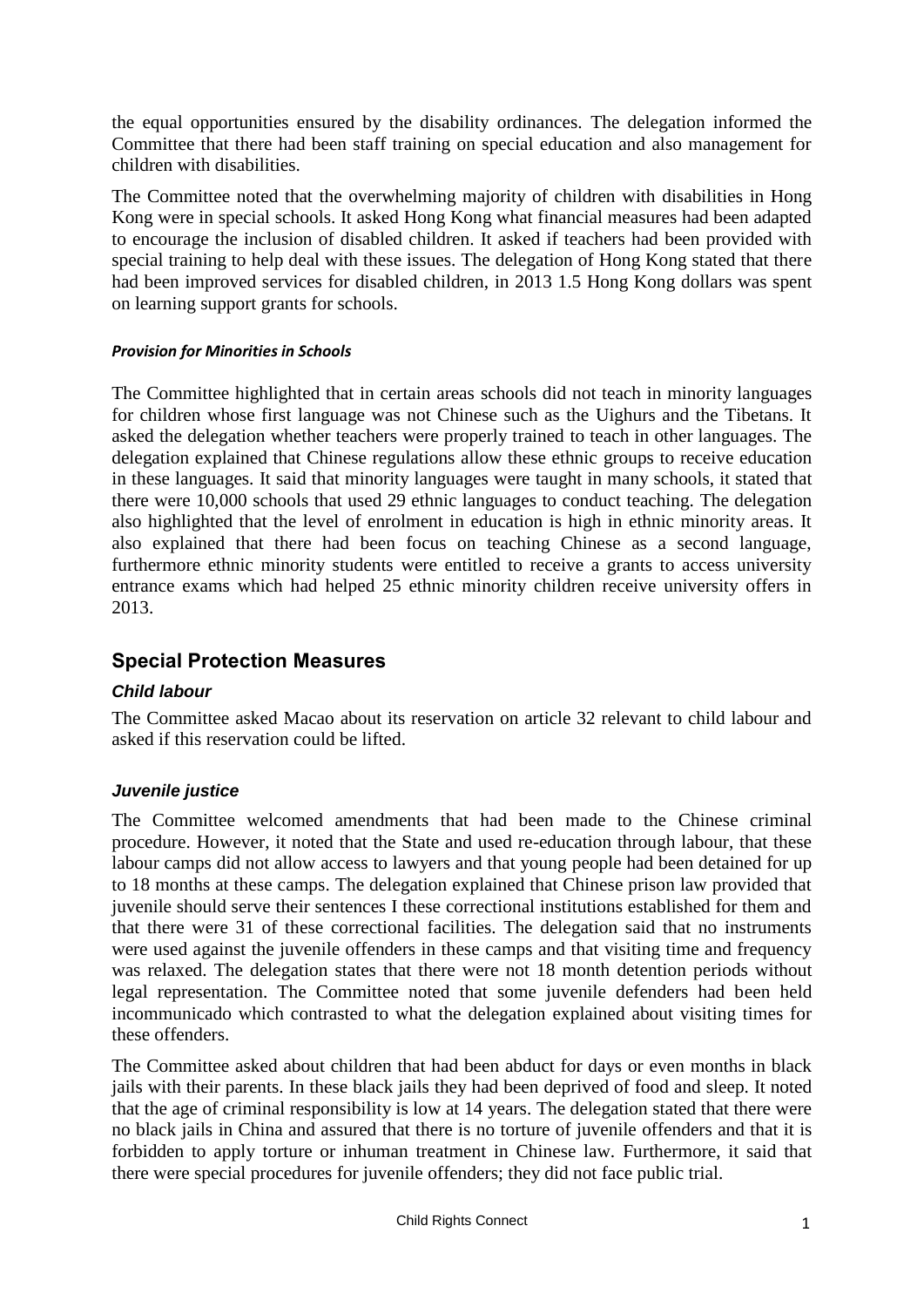The Committee noted that in Macao there was a lack of restorative justice for children in conflict with the law and that solitary confined was used for children. It asked what measures were taken to protect the rights of children who were victims or witnesses of crimes.

The Committee asked about OPSC related issues such as what measures had been taken to prohibit the sale of children. The Committee were concerned about the absence of data on child labour throughout the State.

#### *Protection of child witnesses and victims*

The delegation of Macao informed the Committee that it was concerned with the protection of minors who were victims. In order to combat domestic violence against children the government in Macao had drafted a new law for the prevention of domestic violence which would be sent to legislators for review and discussion. This law would allow authorities to take preventative measures to protect children.

#### *Asylum-seeking children*

The Committee highlighted the Commitment from China taken in 2007 to facilitate the protection of refugees. It noted that Indochinese children were not able to benefit from Chinese nationality. Similarly Kachin children had been sent back to Burma when there had been a risk that they would be exposed to fighting. It noted that it was a positive decision to allow asylum seeker children to access education and acknowledged that the State had practises to support unaccompanied children.

The Committee asked what provisions had been taken to respect the non-refoulement of children and to regularise the status of Indochinese children. Furthermore the Committee asked why these children had been detained. The delegation explained that under special circumstances minors could be detained and the Social Department provides proper care and guidance for these children.

The Committee also asked Hong Kong about what provisions had been taken to support children coming from North Korea. The delegation from Hong Kong said that the government screened claims and provided support for these children when necessary, it did not allow children to return to their place of origin if they were going to face torture.

## **Concluding Remarks**

Mr Kotrane expressed respect and congratulations to the multi-sectorial delegation of China and concluded that there had been a fruitful and forthright exchange. He noted that it appeared that children and adolescents had improved lifestyles and that children's health had improved.

However he highlighted that some of the answers given had not been very precise. He noted that China still had many developments to make regarding child rights such as creating a comprehensive children's code, lifting the reservations on the CRC, and strengthening coordination. The Committee advised that the implementation of independent human rights institutions which could receive complaints would be beneficial. It recommended that businesses should be held more accountable and that there should be more regulations to manage this issue. It insisted that the security of Tibetans, Uighurs, migrant workers and Falun Gong children must be addressed; in particular the vigorous policy of the Falun Gong